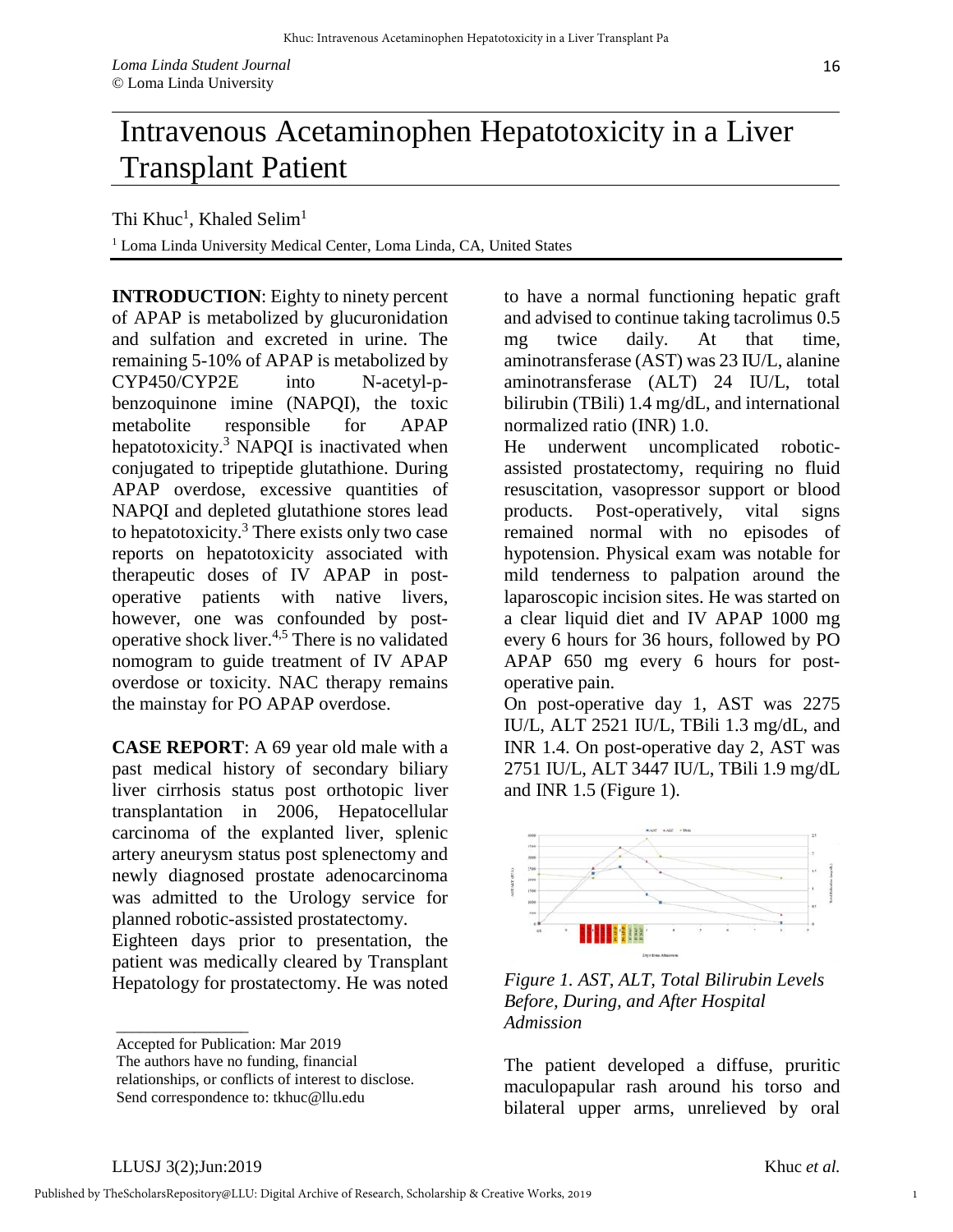diphenhydramine. All orders for acetaminophen were stopped. Liver Doppler ultrasound was normal. By this time, the patient had received 5000 mg of IV APAP and 650 mg of PO APAP total. A serum acetaminophen level was drawn 10 hours after the last IV APAP dose and noted to be < 15 ug/mL. Hepatology was consulted.

The patient reported consuming daily herbal supplements for the past 14 months, including saw palmetto, pygeum, cranberry extract, pumpkin seed extract and betasitosterol. He stopped taking the herbal supplements 7 days prior to the prostatectomy. He denied alcohol use and reported minimal nausea, but no vomiting. His average daily intake was 3.5 liters. Work up for infectious etiologies was negative.

The patient was started on IV NAC, with a loading dose of 150 mg/kg followed by a maintenance dose of 50 mg/kg over 4 hours, then 100 mg/kg over 16 hours. Within 18 hours, AST was 1350 IU/L, ALT 2836 IU/L, and INR 1.5. TBili increased to 2.4 mg/dL. Following completion of IV NAC therapy, AST was 986 IU/L, ALT 2340 IU/L, TBili 1.9 mg/dL, and INR 1.4. His macular papular rash resolved during IV NAC therapy.

The patient was discharged home on postoperative day 4. Labs during his outpatient Hepatology follow-up appointment 4 days after discharge were AST 62 IU/L, ALT 426 IU/L, TBili 1.3 mg/dL, and INR 1.1.

**DISCUSSION**: This is the first case of acute liver toxicity in a post-OLT patient who received therapeutic doses of IV APAP subsequently responded to IV NAC therapy. The patient's AST, ALT, TBili and INR were normal prior to IV APAP exposure. Elevations in AST, ALT, TBili, and INR improved after IV APAP was discontinued and IV NAC initiated. A serum APAP level drawn 10 hours after the last IV APAP administration was  $< 15$  ug/mL, consistent with therapeutic dosage. There was no

evidence of hypotension or APAP overdose in the electronic medical records. All other etiologies for acute liver toxicity were ruled out, including shock liver, infection and vascular compromise.

Risk factors that have been shown to increase the risk of hepatotoxicity in APAP overdose patients include malnutrition, eating disorders, AIDS, alcoholism, antiepileptic medications, and tuberculosis medications.6 Our patient did not have any of these risk factors. Although he experienced nausea post-operatively, daily total intake was adequate and there were no periods of fasting or malnutrition. It is unlikely the patient's hepatotoxicity was due to herbal drug induced liver injury or herbal-drug interactions with IV APAP. Case reports exist on saw palmetto associated cholestatic hepatotoxicity.7 However, prospective trials have found little evidence of liver injury linked to saw palmetto.8 There was no history of hepatotoxicity during the 14 months that the patient consumed saw palmetto and he ceased saw palmetto consumption 7 days prior to admission. Online Pubmed literature searches on hepatotoxicity due to pygeum, cranberry extract, pumpkin seed extract or betasitosterol did not yield results.

The patient's transplant liver may have been predisposed to IV APAP toxicity, even at therapeutic doses. It is possible APAP metabolism is altered in transplant livers compared to native livers. A study on 13 liver transplant patients concluded APAP metabolism was transiently altered in orthotopic livers following liver transplantation, resulting in enhanced NAPQI production.9 Liver Transplant Centers in the Scientific Registry of Transplant Recipients have issued post-OLT guidebooks for patients, recommending no more than 1500 mg to 2000 mg of PO APAP daily, lower than the daily maximum limit of 4000 mg.10,11,12 Furthermore, studies show